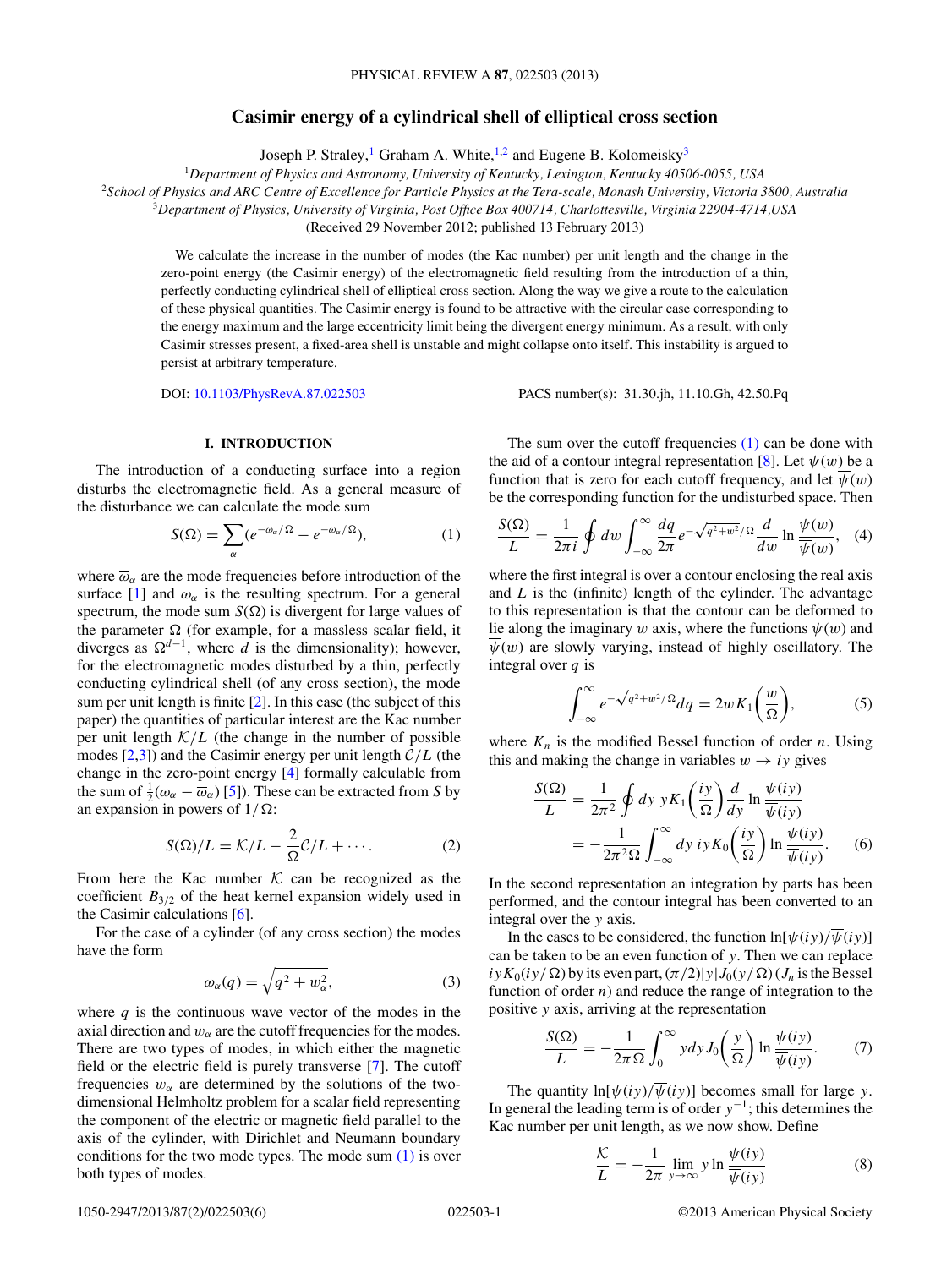<span id="page-1-0"></span>and separate Eq.  $(7)$  into two terms:

$$
\frac{S(\Omega)}{L} = \frac{\mathcal{K}}{L} \int_0^\infty \frac{dy}{\Omega} J_0\left(\frac{y}{\Omega}\right) - \frac{1}{\Omega} \int_0^\infty dy \, J_0\left(\frac{y}{\Omega}\right) \left(\frac{y}{2\pi} \ln \frac{\psi(iy)}{\overline{\psi}(iy)} + \frac{\mathcal{K}}{L}\right). \tag{9}
$$

The first integral converges and is equal to unity, independent of the cutoff  $\Omega$ . The second integral is convergent without the Bessel function, so that we may take the limit  $\Omega \to \infty$  in the integrand. Then, according to Eq. [\(2\),](#page-0-0) the Casimir energy per unit length is

$$
\frac{\mathcal{C}}{L} = \frac{1}{2} \int_0^\infty dy \left( \frac{y}{2\pi} \ln \frac{\psi(iy)}{\overline{\psi}(iy)} + \frac{\mathcal{K}}{L} \right). \tag{10}
$$

## **II. CIRCULAR CYLINDER**

The Kac number for an arbitrarily shaped conductive shell has been given previously [\[2\]](#page-5-0). The Casimir energy of the circular cylindrical shell has been also determined [\[9\]](#page-5-0). Here we give a different route to the known result in the familiar setting of the circular cylinder, in preparation for the extension to the case of the cylinder of elliptical cross section.

We consider the effect on the electromagnetic spectrum of the introduction of a cylindrical conducting boundary of radius *A* into another cylinder of radius *Z* (which is taken to infinity shortly [\[1\]](#page-5-0)). The cutoff frequencies of the system interior to the larger cylinder are specified by a scalar function  $\varphi(\rho, \phi)$ , which satisfies the two-dimensional Helmholtz equation. The variables can be separated, so that  $\varphi$  is a combination of angular factors exp(*inφ*) and Bessel functions of corresponding order. There are both TE and TM modes, for the regions  $\rho < A$  and  $A < \rho < Z$ , so that there are four mode conditions:  $J_n(wA) =$ 0;  $J'_n(wA) = 0$ ;  $H_n^{(1)}(wA)J_n(wZ) - H_n^{(1)}(wZ)J_n(wA) = 0$ ; and  $H_n^{(1)'}(wA)J'_n(wZ) - H_n^{(1)'}(wZ)J'_n(wA) = 0$  ( $H_n^{(1)}$  is the Hankel function of order *n*). Then a candidate for  $\psi$  is the product for all *n* of the left-hand sides of these four expressions, and  $\overline{\psi}$  is the product of the factors  $J_n(wZ)J'_n(wZ)$ . However, for  $w = iy$ , the Bessel functions are increasing or decreasing exponentially, and in the limit of large *Z* the exponentially small  $H_n^{(1)}(iZA)$  terms can be dropped so that  $\psi(iy)/\overline{\psi}(iy)$ reduces to a product of modified Bessel functions:

$$
\frac{\psi(iy)}{\overline{\psi}(iy)} = \prod_n -(2Ay)^2 I_n(Ay) K_n(Ay) I'_n(Ay) K'_n(Ay). \quad (11)
$$

The factor  $-(2Ay)^2$  has been introduced so that the factors in the product approach unity for large *y*. This product can be written in a simpler form with the aid of the Wronskian  $rI'_n(r)K_n(r) - rI_n(r)K'_n(r) = 1$ :

$$
\frac{\psi(iy)}{\overline{\psi}(iy)} = \prod_{n} \left( 1 - \sigma_n^2 \right),\tag{12}
$$

where

$$
\sigma_n = y \frac{d}{dy} I_n(Ay) K_n(Ay). \tag{13}
$$

There is an alternate route to Eq.  $(11)$  that sheds some light on its meaning [\[10\]](#page-5-0). The path integral representation of quantum mechanics turns three-dimensional quantum mechanics at zero temperature into a four-dimensional classical statistical mechanics problem where the ratio  $H/T$  that determines the Boltzmann weight at a temperature *T* is represented by the ratio of the action to Planck's constant. The introduction of a boundary suppresses TM modes (because the longitudinal electric field must vanish at the boundary) but introduces new TE modes (because the longitudinal magnetic field can be discontinuous across the boundary). In either case the effect is localized near the boundary and can be described by solutions of the modified Helmholtz equation  $(\Delta - y^2)u(\mathbf{r}, y) = 0$  with sources on the boundary. These solutions have radial parts that are described by the modified Bessel functions, and the amplitudes of the sources are proportional to  $I_n(yA)$ ,  $K_n(yA)$ ,  $I'_n(yA)$ , and  $K'_n(yA)$ —the quantities that enter into Eq. (11). This approach gives a route to the calculation of the Casimir energy entirely in terms of functions defined on the imaginary *w* axis.

Combining Eqs. (10) and (12) gives

$$
\frac{\mathcal{C}}{L} = \frac{1}{2} \int_0^\infty \left( \frac{\mathcal{K}}{L} + \frac{y}{2\pi} \sum_{n=-\infty}^\infty \ln\left(1 - \sigma_n^2\right) \right) dy. \tag{14}
$$

The logarithm can be expanded in a sum of powers of  $\sigma_n$ . Then  $C/L = \sum T_m$ , where

$$
T_1 = \frac{1}{4\pi} \int_0^\infty \left( \frac{2\pi \mathcal{K}}{L} - y \sum_{n=-\infty}^\infty \sigma_n^2 \right) dy,
$$
  

$$
T_m = -\frac{1}{4\pi m} \int_0^\infty y dy \sum_{n=-\infty}^\infty \sigma_n^{2m}.
$$
 (15)

### **A. Klich expansion**

Klich [\[11\]](#page-5-0) has pointed out a useful trick for evaluating the sums that appear in these equations. The Green's function for the modified Helmholtz problem can be expanded in modified Bessel functions about an arbitrary origin, and by equating representations we can derive the identity [\[12\]](#page-5-0)

$$
K_0(yA\rho(\phi-\phi'))=\sum_{n=-\infty}^{\infty}I_n(Ay)K_n(Ay)e^{in(\phi-\phi')},\quad (16)
$$

where

$$
\rho(\phi) = \sqrt{2 - 2\cos\phi} = 2\left|\sin\frac{\phi}{2}\right|.\tag{17}
$$

Performing the operation *yd/dy* on both sides of Eq. (16) gives

$$
H(1,2) \equiv y \frac{d}{dy} K_0 \left( 2yA \left| \sin \frac{\phi_1 - \phi_2}{2} \right| \right)
$$
  

$$
= \sum_{n=-\infty}^{\infty} y \frac{d}{dy} (I_n(yA)K_n(yA))e^{in(\phi_1 - \phi_2)}
$$
  

$$
= \sum_{n=-\infty}^{\infty} \sigma_n e^{in(\phi_1 - \phi_2)}.
$$
 (18)

By multiplying this expression by itself 2*m* times, identifying the  $\phi_i$  in a chain of pairs, and integrating over all  $\phi_i$  we may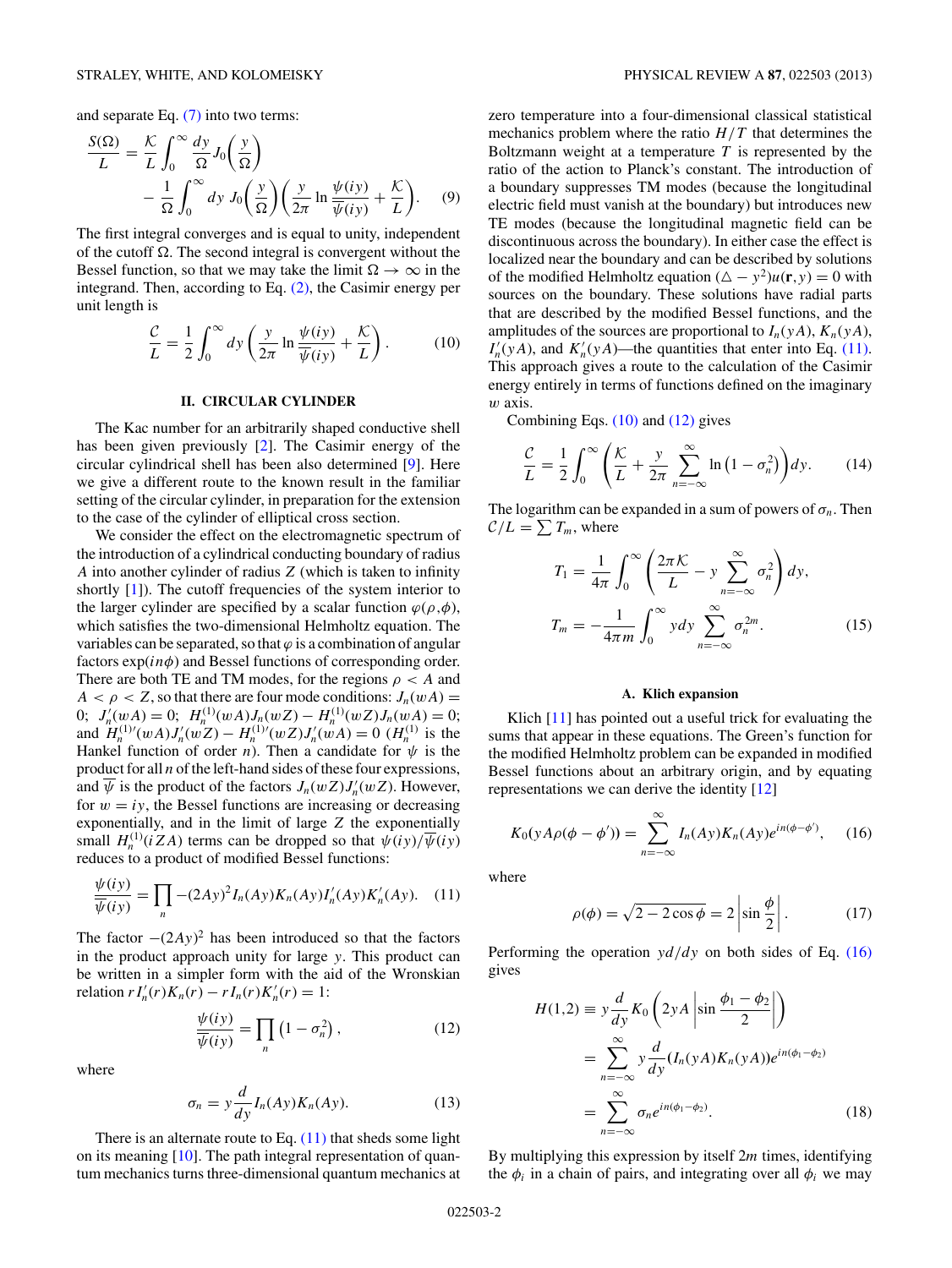<span id="page-2-0"></span>derive a series of identities [\[13\]](#page-5-0)

$$
\sum_{n=-\infty}^{\infty} \sigma_n^{2m} = \int_{-\pi}^{\pi} \frac{d\phi_1}{2\pi} \cdots \int_{-\pi}^{\pi} \frac{d\phi_{2m}}{2\pi} H(1,2) \times H(2,3) \cdots H(2m,1). \tag{19}
$$

Substituting these into Eq.  $(15)$  gives an extension of the representation for  $C$  similar to that given by Balian and Duplantier [\[2\]](#page-5-0).

## **B. Kac number**

For large *y* the  $\sigma_n$ , Eq. [\(13\),](#page-1-0) are small, and Eq. [\(8\)](#page-0-0) gives

$$
\frac{\mathcal{K}}{L} = -\lim_{y \to \infty} \frac{y}{2\pi} \ln \frac{\psi(iy)}{\overline{\psi(iy)}}
$$
  
\n
$$
= -\lim_{y \to \infty} \frac{y}{2\pi} \sum_{n} \ln (1 - \sigma_n^2) = \lim_{y \to \infty} \frac{y}{2\pi} \sum_{n} \sigma_n^2
$$
  
\n
$$
= \lim_{y \to \infty} \frac{y}{2\pi} \int_{-\pi}^{\pi} \frac{d\phi_1}{2\pi} \int_{-\pi}^{\pi} \frac{d\phi_2}{2\pi} H(1,2)H(2,1)
$$
  
\n
$$
= \lim_{y \to \infty} \frac{y}{\pi^2} \int_{0}^{\pi} d\beta [2yA \sin \beta K_1 (2yA \sin \beta)]^2. \quad (20)
$$

For large *y*, this integral is dominated by the contribution from small  $\beta$ , so that we may replace sin  $\beta$  by its argument, leading to Ref. [\[14\]](#page-5-0)

$$
\frac{\mathcal{K}}{L} = \frac{1}{2\pi^2 A} \lim_{y \to \infty} \int_0^{2\pi y A} d(2y A\phi)(2y A\phi K_1(2y A\phi))^2
$$
  
= 
$$
\frac{1}{2\pi^2 A} \int_0^{\infty} dx (x K_1(x))^2 = \frac{3}{64A}.
$$
 (21)

This result was given previously by Balian and Duplantier [\[2\]](#page-5-0). They also showed that with this choice  $T_1$  in Eq. [\(15\)](#page-1-0) vanishes.

### **C. Casimir energy**

We evaluated the expressions for  $T_m$  [\(15\)](#page-1-0) by a Monte Carlo integration. The first step is to change variables to  $y = (\ln z)^4$ , which compresses the range of integration to the interval  $z \in [0,1]$  (the choice of the fourth power is somewhat arbitrary but was found to give better sampling of the function in the Monte Carlo integration). Then the multiple integral over the angles and *z* is given by the average of the integrand (in the new variable) evaluated at uniformly and randomly sampled values for *z* and the  $\phi_i$ . Averaging over 10<sup>8</sup> configurations we find

$$
T_2 = \frac{-0.00758 \pm 0.00002}{A^2}, \quad T_3 = \frac{-0.002264 \pm 0.000002}{A^2},
$$
  

$$
T_4 = \frac{-0.001080 \pm 0.000001}{A^2}.
$$

For large *m* the integral is almost entirely due to the terms  $involving \ \sigma_0 = y \frac{d}{dy} I(y(I_0(Ay)K_0(Ay))$ :

$$
T_{20} = -\frac{1}{8\pi} \int_0^\infty \sigma_0^4 y dy = -\frac{0.00685}{A^2},
$$
  
\n
$$
T_{30} = -\frac{1}{12\pi} \int_0^\infty \sigma_0^6 y dy = -\frac{0.002258}{A^2},
$$
  
\n
$$
T_{40} = -\frac{1}{16\pi} \int_0^\infty \sigma_0^8 y dy = -\frac{0.001081}{A^2}.
$$
\n(22)

This series  $T_{m0}$  is found to fall off as  $0.0346 \times (2m)^{-2.5}$  rather accurately, and it is also possible to evaluate the sum of the series in the form

$$
S_0 = \frac{1}{4\pi} \int_0^\infty \left( \ln \left( 1 - \sigma_0^2 \right) + \sigma_0^2 \right) dy = -\frac{0.012799}{A^2}.
$$
 (23)

Therefore only the first few  $T_m$  need to be calculated; we thus arrive at the evaluation

$$
\frac{C}{L} = S_0 - T_{20} - T_{30} - T_{40} + T_2 + T_3 + T_4
$$
  
= 
$$
\frac{-0.01354 \pm 0.00002}{A^2},
$$
 (24)

in agreement with the accepted value  $C/L =$ −0*.*013 561 343*/A*<sup>2</sup> [\[9\]](#page-5-0). The Monte Carlo program is simple in structure and only requires modest computational resources. The accuracy is limited by the  $T_2$  term, which is difficult to evaluate because the integrand has significant contributions from large *y* when the four angles  $\phi_i$  are nearly the same.

### **III. ELLIPTICAL CYLINDER**

### **A. Mode expansion**

Elliptical coordinates are related to the rectangular coordinates *X,Y* by

$$
X = h \cosh \xi \cos \eta, \quad Y = h \sinh \xi \sin \eta. \tag{25}
$$

The surfaces of constant  $\xi$  are confocal ellipses with axes  $A =$ *h* cosh  $\xi$  and  $B = h \sinh \xi$ . The distance between the foci is 2*h*; the eccentricity of the ellipse is  $\epsilon =$  sech  $\xi$ . The case of the circle is recovered in the limit  $\xi \to \infty$ , *h* cosh  $\xi = \sqrt{X^2 + Y^2}$ (which implies  $h \to 0$ ).

The two-dimensional modified Helmholtz equation can be separated in these variables. The solutions have the form of products  $P(\eta)Q(\xi)$ , where *P* and *Q* satisfy the Mathieu equations

$$
\frac{d^2P}{d\eta^2} = -(a + h^2 y^2 \cos^2 \eta) P(\eta),
$$
 (26)

$$
\frac{d^2Q}{d\xi^2} = (a + h^2 y^2 \cosh^2 \xi) Q(\xi),
$$
 (27)

where *a* is the separation constant. The functions  $P(\eta; a, y)$ play a role similar to that of the trigonometric functions in the case of the cylinder and become them in the circle limit. The condition that  $P(\eta; a, y)$  be periodic restricts *a* to a discrete set of values, but unlike the case of the circle the allowed values are not integers and depend on *y*; we refer to the set of these as  $\{a_n(y)\}\)$ , where *n* is a counting label [the modes can be ordered so that  $a_{n+1} > a_n$ , and so that  $P(\eta; a_0, y)$  is the nodeless function of *η*]. For any *y*, the corresponding set of functions  $P(\eta; a_n(y), y)$  forms a complete set for expression of a general function of  $\eta$ ; they are normalized so that for any *a* and *b* in {*an*},

$$
\int_{-\pi}^{\pi} P(\eta; a, y) P(\eta; b, y) d\eta = \delta_{ab}.
$$
 (28)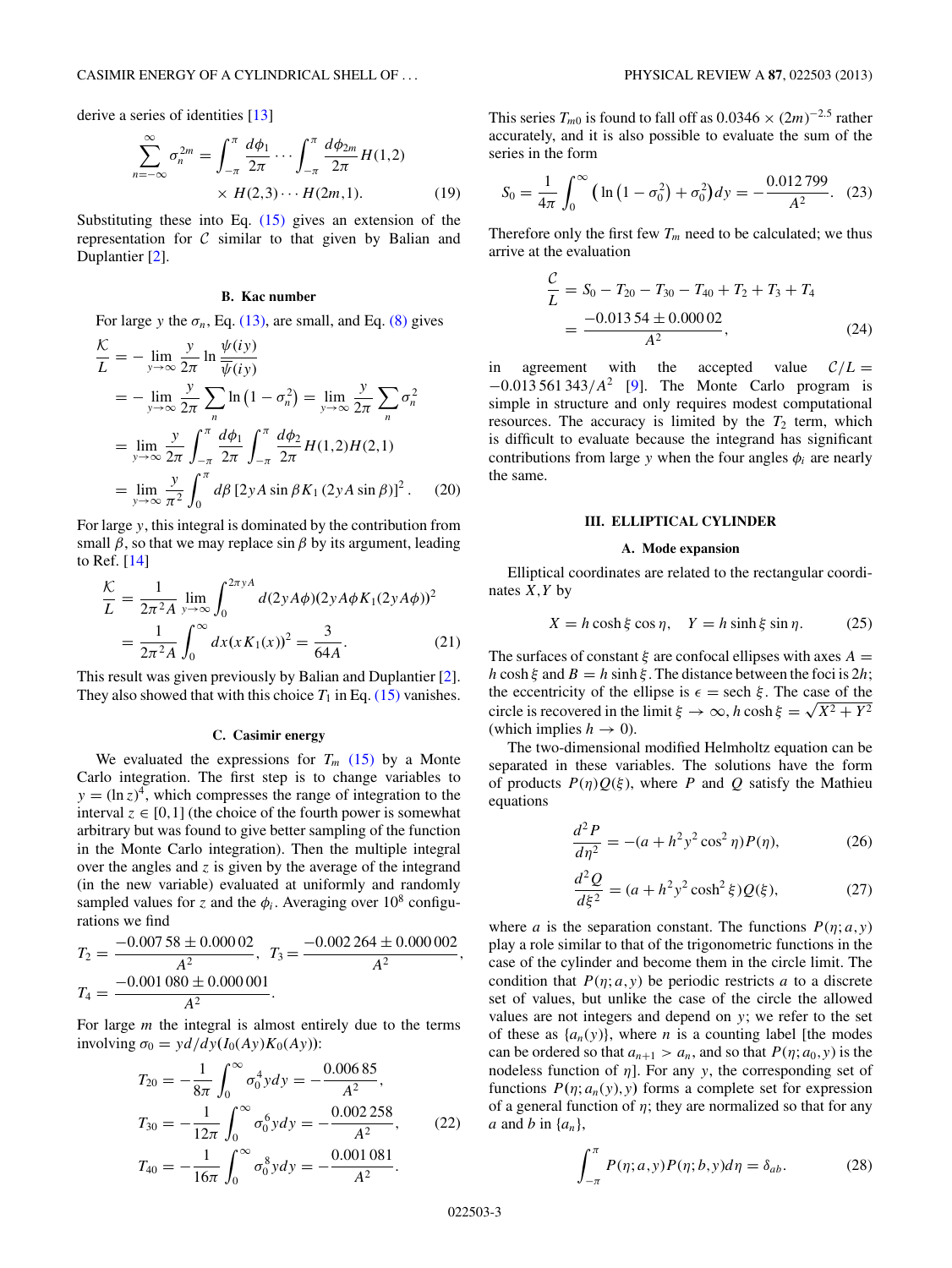<span id="page-3-0"></span>Then it follows from the completeness of the  $P(\eta; a, y)$  that

$$
\sum_{a \in \{a_n\}} P(\eta; a, y) P(\eta'; a, y) = \delta(\eta - \eta'). \tag{29}
$$

The function  $Q(\xi; a, y)$  plays a role analogous to a modified Bessel function; there are again two solutions:  $Q_1$ , which is regular at small *ξ* (and increasing), and *Q*2, which is small at large *ξ* (and decreasing). These are related by the Wronskian relationship

$$
Q_2(\xi; a, y) \frac{d}{d\xi} Q_1(\xi; a, y) - Q_1(\xi; a, y) \frac{d}{d\xi} Q_2(\xi; a, y) = 1.
$$
\n(30)

However, there are some important differences from the case of the circular cylinder. Equation [\(27\)](#page-2-0) differs from the Bessel equation in that there is no term in the first derivative. This implies that the Wronskian is constant, and we are choosing the normalization so that it is unity, as stated in Eq. (30). This also means that the product of the two solutions is asymptotically unity at *ξ* large, and [via Eq. [\(27\)\]](#page-2-0) at *y* large as well. Additionally the Bessel functions depend on radial position *r* only through the *ry* combination and on what happens in the angular sector only through the order *n*, while the Mathieu function  $Q(\xi; a, y)$  depends on *y*,  $\xi$ , and *a* separately. We can make the mathematics of the ellipse look more like the mathematics of the circle if we define the restricted functions  $I_n(y;\xi) = Q_1(\xi; a_n(y), y)$  and  $K_n(y;\xi) = Q_2(\xi; a_n(y), y)$ . For real cutoff frequency *w* we can similarly define the oscillatory functions  $J_n(w; \xi)$  and  $H_n(w; \xi)$  that correspond to the usual Bessel functions.

The cutoff frequencies for the elliptical cylinder whose shape and size are determined by *h* and *ξ* are determined by the values of *w* for which either  $J_n(w;\xi) = 0$  or  $d/d\xi(J_n(w,\xi)) =$ 0 for the modes inside the cylinder and with a similar but more complicated relationship for the modes outside the cylinder. The quantity  $\psi(w)/\overline{\psi}(w)$  needed for the contour integral relationship [\(4\)](#page-0-0) for the mode sum is constructed from these elements as in the circular cylinder case. After the change of variables  $w \rightarrow iy$ , we arrive at

$$
\frac{\psi(iy)}{\overline{\psi}(iy)} = -4I_n(y;\xi)\frac{d}{d\xi}I_n(y;\xi)K_n(y;\xi)\frac{d}{d\xi}K_n(y;\xi)
$$

$$
= 1 - \left(\frac{d}{d\xi}(I_n(y;\xi)K_n(y;\xi)\right)^2
$$

$$
\equiv 1 - \sigma_n^2.
$$
(31)

where we have used the Wronskian relationship (30) in the second line. The cautious reader will have reason to be suspicious about the analytic continuation of  $J_n(w;\xi)$  to  $I_n(y;\xi)$ . In the case of the circular cylinder the order *n* of the Bessel function is an integer and unaffected by the frequency (its argument  $w$ ); here, the  $a_n$  depend on the frequency and take on different values on the real and imaginary axes. For complex values of *y*, the  $a_n(y)$  are surely also complex. However, the point is that the Mathieu function  $Q(\xi, y, a)$  is analytic in *y* for any choice of  $\xi$  and *a*, and then the restricted function  $I_n(y; \xi)$ is also analytic; the way that the set  $a_n$  evolves as  $y$  is varied is built into the definition of the restricted functions. Finally,

we note that the path integral approach [\[10\]](#page-5-0) gives an alternate route to the representation  $(31)$ .

With this foundation, the determination of the Kac number and the Casimir energy for the cylinder of elliptic cross section is similar to that for the circular cylinder. In particular, Eqs.[\(8\)–](#page-0-0)  $(10)$ ,  $(14)$ , and  $(15)$  are unaltered, except that the sums are now over the set  $\{a_n(y)\}.$ 

## **B. Klich expansion**

In elliptic variables the Green's function satisfies the partial differential equation

$$
\left(\frac{\partial^2}{\partial \xi^2} + \frac{\partial^2}{\partial \eta^2} - y^2 h^2 (\sinh^2 \xi + \sin^2 \eta) \right) G(\xi, \eta; \xi', \eta')
$$
  
=  $-2\pi \delta(\xi - \xi') \delta(\eta - \eta').$  (32)

We can represent it in two ways: by direct transcription from the polar variables

$$
G(\xi, \eta; \xi', \eta') = K_0(y\rho),\tag{33}
$$

where  $\rho$  is the distance between the points  $(\xi, \eta)$  and  $(\xi', \eta')$ ; or as an expansion in Mathieu functions

$$
G(\xi, \eta; \xi', \eta') = \sum_{a \in \{a_n\}} g_n(y) P(\eta; a, y) P(\eta'; a, y)
$$

$$
\times I_n(\xi, y) K_n(\xi', y) \tag{34}
$$

for  $\xi < \xi'$  (and with  $\xi$  and  $\xi'$  interchanged for  $\xi > \xi'$ ). The coefficients  $g_n(y)$  are determined by the conditions that *G* and *∂G/∂ξ* be continuous at  $ξ₁ = ξ₂$  (for  $η₁ ≠ η₂$ ) and that the singularity at  $(\xi_1, \eta_1) = (\xi_2, \eta_2)$  has the amplitude implied by Eq. (32). The result of this analysis is that  $g_n(y) = 2\pi$  for all *n* and *y*. Thus we have the identity

$$
K_0(y\rho) = 2\pi \sum_{a \in \{a_n(y)\}} P(\eta_1; a, y) P(\eta_2; a, y)
$$
  
 
$$
\times I_n(\xi_1, y) K_n(\xi_2, y).
$$
 (35)

We need this result only for the case  $\xi_1 = \xi_2 = \xi$ , where  $\rho$ reduces to

$$
\rho = h \sqrt{\cosh^2 \xi (\cos \eta - \cos \eta')^2 + \sinh^2 \xi (\sin \eta - \sin \eta')^2}
$$

$$
= h \left| \sin \frac{\eta - \eta'}{2} \right| \Gamma \left( \frac{\eta + \eta'}{2} \right), \tag{36}
$$

where

$$
\Gamma(\alpha) = \sqrt{\sinh^2 \xi + \sin^2 \alpha}.
$$
 (37)

Take the *ξ* derivative of Eq. (35) to get

$$
\frac{\partial}{\partial \xi} K_0 \left[ 2yh \left| \sin \frac{\eta_1 - \eta_2}{2} \right| \Gamma \left( \frac{\eta_1 + \eta_2}{2} \right) \right]
$$
  
= 
$$
2\pi \sum_{a \in \{a_n(y)\}} P(\eta_1; a, y) P(\eta_2; a, y) \sigma_n.
$$
 (38)

Thus by defining

$$
H(\eta_1, \eta_2) = \frac{\partial}{\partial \xi} K_0 \left[ 2y h \left| \sin \frac{\eta_1 - \eta_2}{2} \right| \Gamma \left( \frac{\eta_1 + \eta_2}{2} \right) \right] \tag{39}
$$

we obtain an identity equivalent to Eq. [\(19\).](#page-2-0) In the circular case (large  $\xi$ ),  $\Gamma \approx \sinh \xi$  and  $\sinh \xi \approx \cosh \xi$ , so that relation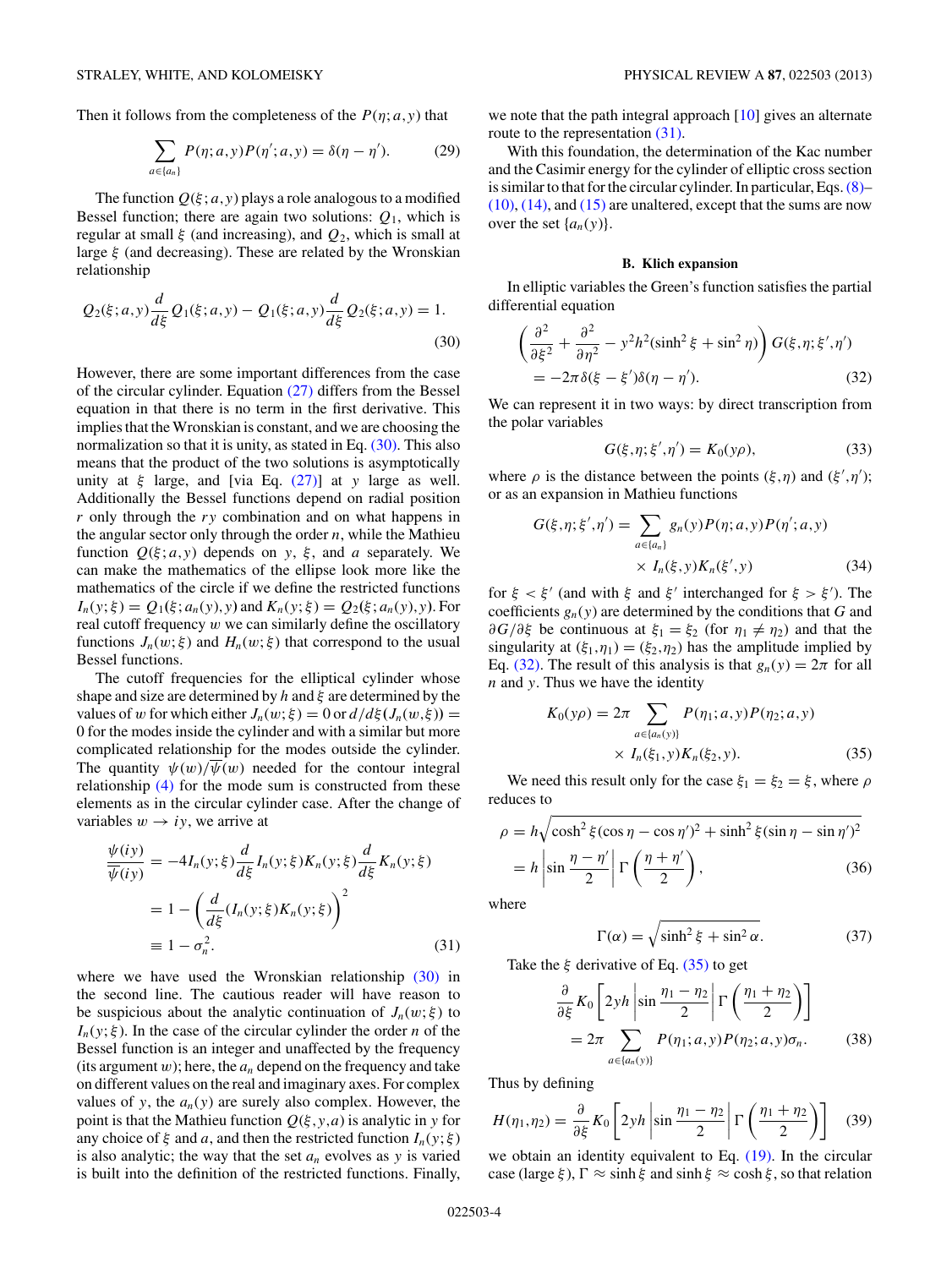<span id="page-4-0"></span>[\(39\)](#page-3-0) reduces to Eq. [\(18\)](#page-1-0) with  $A = h \cosh \xi$ . For the circular case, the Klich expansion was a convenience that improved the rate of convergence by summing over all orders of the Bessel functions. In the elliptical case it is even more useful, because it allows us to do the sums equivalent to Eq.  $(15)$  without constructing the sets  $\{a_n(y)\}$  or the Mathieu functions.

## **C. Kac number**

Reprising the argument given above, the Kac number per unit length determines the leading contribution to ln[ $\psi(iy)/\bar{\psi}(iy)$ ] at large *y*. The analog to Eq. [\(20\)](#page-2-0) is

$$
\frac{\mathcal{K}}{L} = \lim_{y \to \infty} \frac{y}{2\pi} \int_{-\pi}^{\pi} \frac{d\eta_1}{2\pi} \int_{-\pi}^{\pi} \frac{d\eta_2}{2\pi} H^2(\eta_1, \eta_2)
$$
  
= 
$$
\lim_{y \to \infty} \frac{y}{\pi^3} \int_0^{\pi} d\alpha \int_0^{\pi} d\beta \left( \frac{d}{d\xi} K_0(2yh \sin \beta \Gamma(\alpha)) \right)^2,
$$
(40)

where we have changed variables to  $\alpha = (\eta_1 + \eta_2)/2$  and  $\beta =$  $(\eta_1 - \eta_2)/2$ . As was previously explained, for large *y* we can replace sin *β* by *β*; then the integral over *β* is the same as was considered in Eqs. [\(20\)](#page-2-0) and [\(21\).](#page-2-0) The result is

$$
\frac{\mathcal{K}}{L} = \frac{3}{64h} \int_0^\pi \frac{d\alpha}{\pi} \frac{\sinh^2(\xi)\cosh^2(\xi)}{\Gamma^5(\alpha)}
$$

$$
= \frac{3}{64} \int_0^\pi \frac{d\alpha}{\pi} \frac{A^2 B^2}{(A^2 \sin^2 \alpha + B^2 \cos^2 \alpha)^{5/2}}, \qquad (41)
$$

which can be evaluated in terms of the complete elliptic integrals  $(A > B$  are the axes of the ellipse). This agrees with the general expression given by Balian and Duplantier [\[2\]](#page-5-0). In the limit of small *B*, this expression is of order *B*<sup>−</sup>2. Therefore in Fig. 1 we plot  $\mathcal{KB}^2/LA$ , which is independent of the size of the cylinder and only weakly dependent on its shape. The horizontal axis is the eccentricity  $\epsilon = \text{sech}\xi$ .

For large eccentricity, the cylindrical shell is approximately a pair of planar strips of width *A* and area *LA* separated by a distance *B*. Then its Kac number must be proportional to the area ( $K \propto L_A$ ) while the Kac number per unit area can only depend on the strip separation *B*. Since the Kac number itself is dimensionless, the combination of these two arguments predicts a dependence  $K \simeq L_A/B^2$ , thus explaining the divergence of the Kac number at large eccentricity.





FIG. 2. The dependence of  $|T_m|$  on *m*. The curves are drawn for  $\epsilon = 0.05, 0.50, 0.80, 0.90,$  and 0.95, in ascending order. The nearly constant slope of these lines indicates that  $-T_m$  is decreasing as *m*<sup>−</sup>2*.*5.

#### **D. Casimir energy**

The term  $T_1$  in Eq. [\(15\)](#page-1-0) again vanishes for the case of the cylinder of elliptical cross section: substituting relations [\(39\)](#page-3-0) and [\(19\)](#page-2-0) into Eq. [\(15\)](#page-1-0) and then changing variables from  $\eta_i$  to *α* and *β* leads to an integral that differs from the circular case only by a scale factor.

The expansion [\(15\)](#page-1-0) continues to be relevant, as does Eq. [\(19\),](#page-2-0) except that now  $H(\eta_1, \eta_2)$  is given by Eq. [\(39\).](#page-3-0) It follows from Eq.  $(15)$  that all of the  $T_m$  are negative and thus that the Casimir energy is negative. The numerical evaluation of the  $T_m$  can be done as above, using almost the same program. Figure 2 shows that it is again true that  $-T_m$  decreases as  $m^{-2.5}$ , so that the series sum converges. We evaluated  $T_2$  through  $T_{10}$ by Monte Carlo integration and applied a truncation correction based on the  $m^{-2.5}$  law. The resulting dependence of  $C/L$  on the eccentricity  $\epsilon$  is shown in Fig. 3. Also shown in Fig. 3 is  $\sqrt{1-\epsilon^2}C/L$ . The lack of dependence on  $\epsilon$  for small  $\epsilon$  agrees with the results of Kitson and Romeo [\[15\]](#page-5-0), who discussed the Casimir energy of a cylinder of elliptical cross section perturbatively.



FIG. 1. How the Kac number per unit length depends on the shape of the cylinder.

FIG. 3. How the Casimir energy per unit length varies with the eccentricity of the cylinder. The dash-dotted line is  $(1 - \epsilon^2)^{1.5} \times$  $|C|A^2/L$ ; this removes the divergence at large eccentricity. The dashed line is  $\sqrt{1-\epsilon^2} \times |\mathcal{C}| A^2/L$ , which removes the leading order dependence on  $\epsilon$  for small  $\epsilon$ .